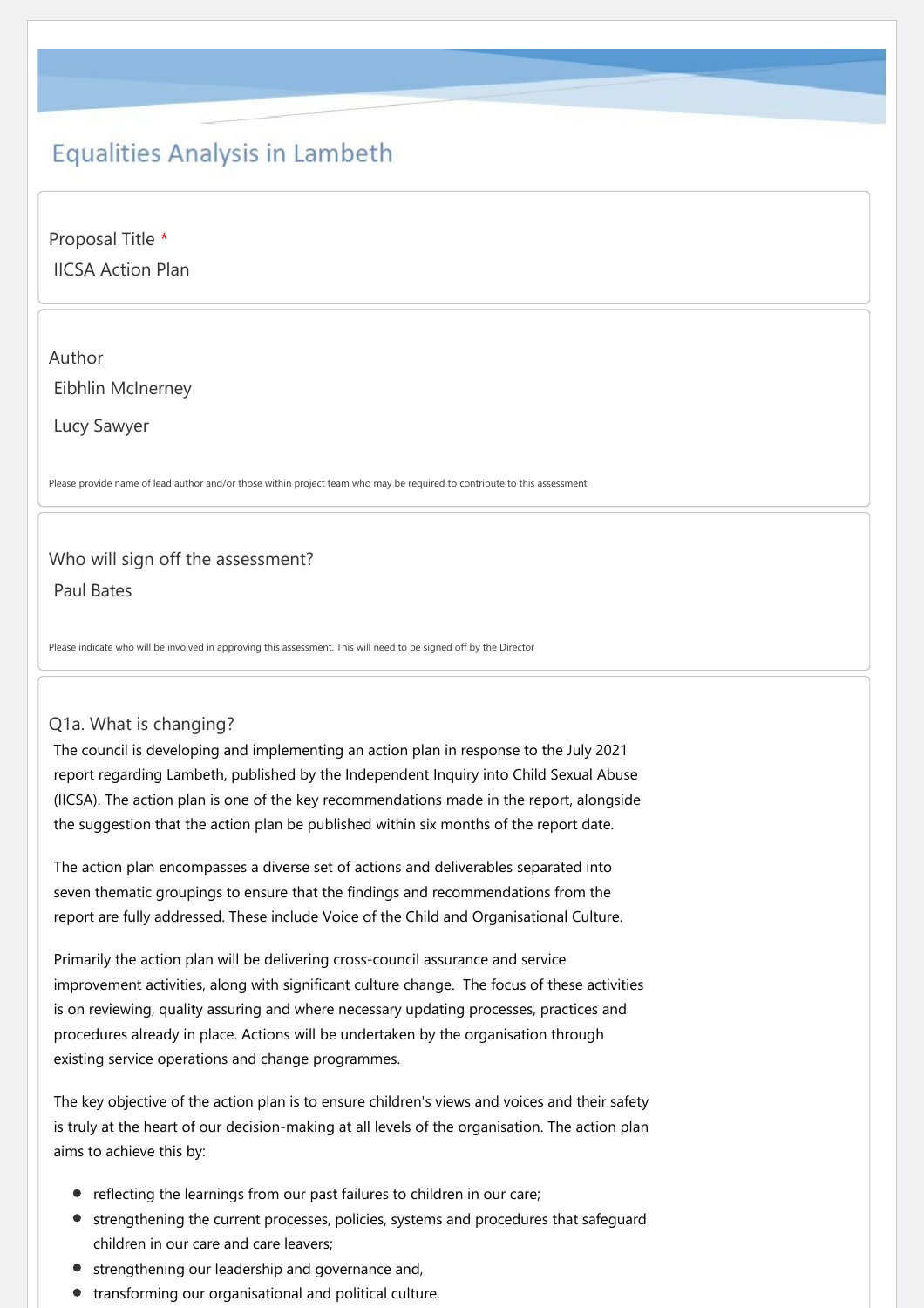What is the most significant or key change taking place? Can you indicate the type of change in your response (e.g. policy/decision/strategy/ service/procedural/ geographic/procurement etc.) so it is clear what is being equalities assessed? Why is this change happening? What do you aim to achieve? Can you clearly indicate what decision-makers are being asked to take a decision on?

# Read more

Here you will need to describe clearly and briefly what this change is about (i.e. service change, policy review/update, decision)? Compared against what we do currently, what will be different? Can you explain what will happen if this is approved and when will it be implemented? How will the EIA inform your business case, tender specification, for example?

## Q1b. Who will be involved in approving this decision? Cabinet, the Leader, Lead Member for Children's Services, Strategic Director Children's Services, Chief Executive

Who else will be involved in signing-off this decision?

Read more

Please detail any project sponsors, (Head of Service, Directors cabinet member/s, legal, partners) Note: Any reports that go to anyone needing to take decisions must refer to this equalities analysis so they can consider the effects of the proposals on different groups before and during decision‐making.

Q2a. What do we know about the people who will be impacted by this change?

Key stakeholder groups identified as being potentially impacted by the implementation of the action plan:

#### Children looked after

We hold data including protected characteristics on all children looked after. The data held shows that a disproportionately high number of children in our care are from Black, Asian or Multi Ethnic backgrounds, when compared to the Lambeth populace overall. In addition, significant numbers of children in our care have a disability or additional health and educational needs.

Of 376 Children Looked After in Lambeth (July 2021):

- 55% are male and 45% are female
- 11% are Unaccompanied Asylum Seeking Children
- 30% have a disability
- 52% are Black, Black British, 24% mixed origin, 16% White, 4% Other/not stated, 3% Asian, Asian British
- 87% are in good or outstanding schools
- 27% have an Education, Health and Care Plan
- 35% have a mental health assessment score showing cause for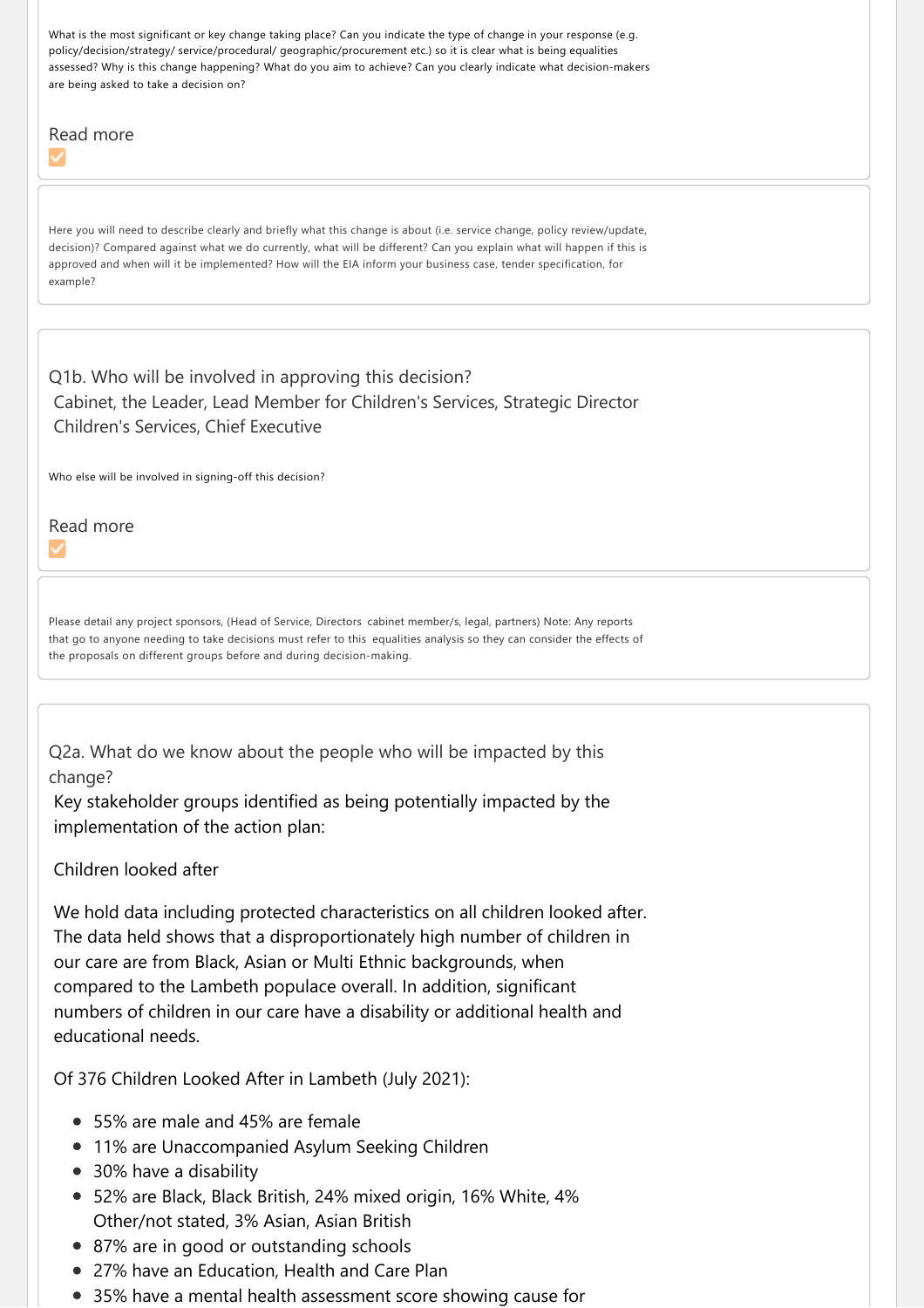concern and triggering referral to Children Looked After Mental Health Service

#### Care leavers

We hold data including protected characteristics on young people who have left the care of Lambeth. Similarly to data held on children looked after it reflects a high proportion of young people from Black, Asian or Multi Ethnic Backgrounds.

Of 370 Care Leavers in Lambeth (July 2021):

- 66% are male and 34% are female
- 25% have a disability
- 62% are Black, Black British, 14% mixed origin, 16% White, 7% Other/not stated, 6% Asian, Asian British
- 74% 17‐18 yr olds, 63% 19‐21 yr olds, 70% 18‐25 yr olds in employment education or training
- 85% within 20 miles
- 83 remained with foster carer (age 18), 30 remained with foster carer (19-20 yr olds)
- 86% 17/18 in suitable accommodation
- 80% 19-21 in suitable accommodation

## Councillors

EDI information held on councillors is limited to age and sex, with the majority of councillors being male.

## All council staff

EDI information including protected characteristics is held on all council staff. This shows the majority of the workforce identifying as Black, Asian of Multi Ethnic and the majority of the workforce as female. There are relatively low numbers of council staff with a disclosed disability or LGBTQ+ identity.

- 59% of the workforce identify as being Black, Asian or Mutli Ethnic
- 60% of the workforce identify as female
- 9.6% of the workforce have disclosed having a disability
- 8% of the workforce have disclosed that they identify as LGBTQ+

Commissioned services and contractors

We do not hold EDI data on our commissioned services or contractors.

What does your information tell you about the people who will affected by this change? Are protected groups impacted? What information do you hold on the protected characteristics of the people affected by the change? (Age, disability, gender reassignment, pregnancy and maternity, race/ethnicity, religion or belief, gender, sexual orientation, health, socio-economic, language) Are there any gaps or missing information?

Read more

This is an opportunity for you to share what you understand about the people who will be affected by what is being proposed whether now and/or potentially in the future. Do you know whether they are from protected groups? What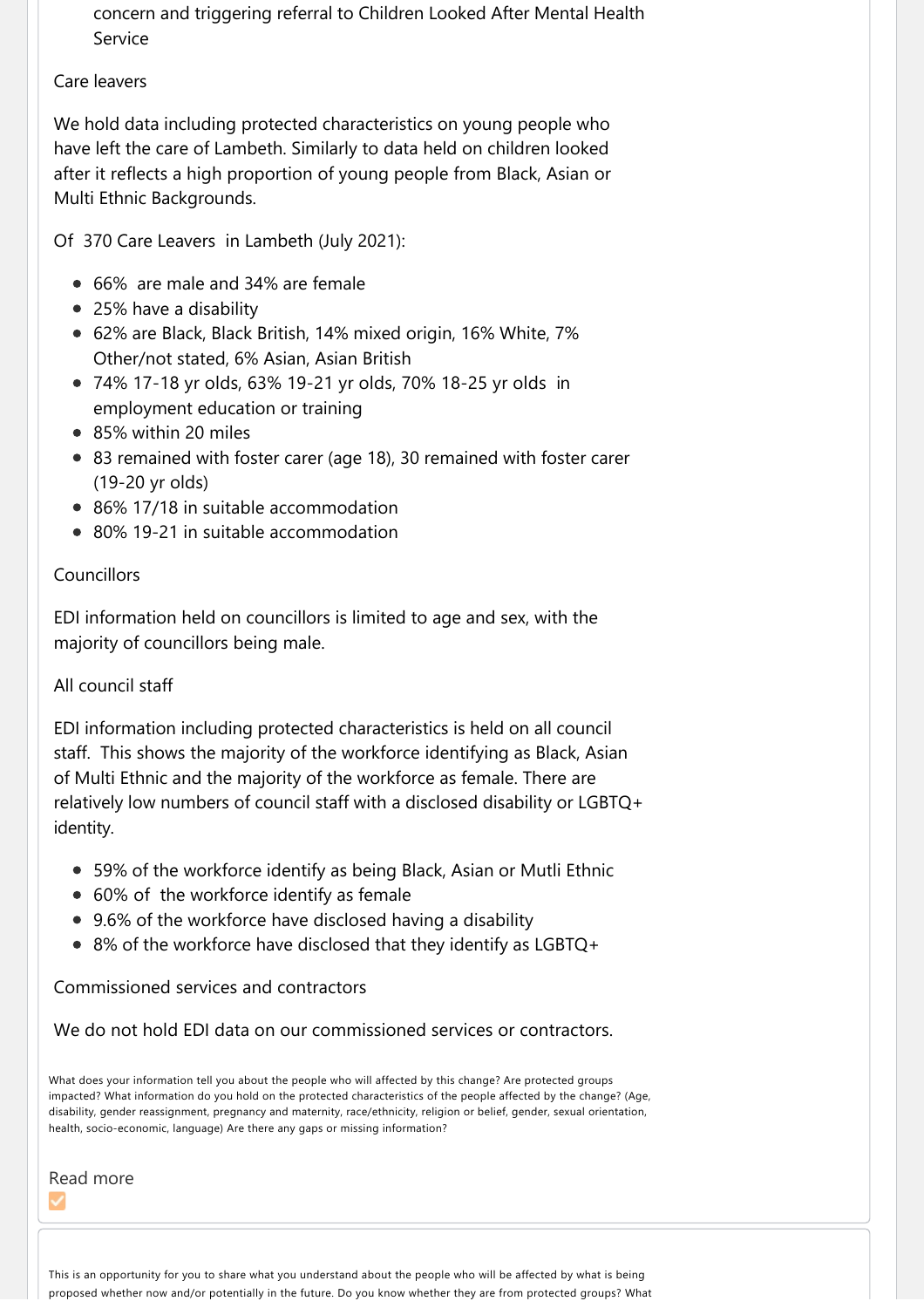does you service level profile data tell you about them? What if anything does your current and previous consultations, surveys, complaints, contract monitoring data, equalities data monitoring (including from partners and other service areas) reveal about these people and their needs or issues that may be connected/relevant to this change? Are there any gaps in your data? **If yes**, please note we are under a legal duty to be properly informed before making a decision. If the relevant data is not available we are under a duty to obtain it and this will often mean some consultation with appropriate groups is required. You will need to provide a reason or justification for why you have missing data/information. You may have to address this by including plans to generate this information within your action plan and responses to questions 3a, 3b and 4.

Q2b. How will they be impacted by the change? The action plan will be delivering service improvement, assurance, and constructive culture change. We anticipate that this would lead to overall positive or neutral impacts for all identified groups to varying degrees.

Children looked after and care leavers – positive impact

The overarching aims of the action plan underpin positive equalities impacts for children looked after, in particular responding to the inquiry findings that Black and ethnic minority children were overrepresented in Lambeth's children's homes and faced additional hardships with some

subject to overt racism alongside discrimination.

We know that a high proportion of children looked after are Black, Asian or Multi Ethnic, which is disproportionately high to overall borough ethnicity makeup. The plan makes sure we have mechanisms in place which are sensitive to and allow our children looked after to share their unique experiences, impacted by their identity and intersectionality.

The plan also gives strong commitment to amplifying the voice of the child and working collaboratively to devise and monitor approaches and strategies to safeguarding and building strong relationships.

We also expect positive impacts for our children and young people to be felt through commitments in the action plan to continue the development and implementation of our Equalities, Diversity and Inclusion Action Plan, and ensuring that Lambeth has a recognised culture and practices which empowers staff to flag and challenge discriminatory practice and be effective advocates within our communities and to those who use our services.

This drive toward an inclusive workforce will be crucial in delivering positive equalities impacts for our children and young people, as consultation with children and young people looked after made clear that the ability to build meaningful relationships with social workers would enable them to feel confident discussing experiences and increase the likelihood of making a disclosure.

#### Councillors – positive impact

Although we do not collect comprehensive equalities data for councillors and so the impact of the plan on any one characteristic within this group would be difficult to gauge, we anticipate that the commitments within the action plan to the ongoing development and implementation of Lambeth's EDI action plan alongside fostering a culture of supportive challenge for councillors to operate within would underpin an overall positive equalities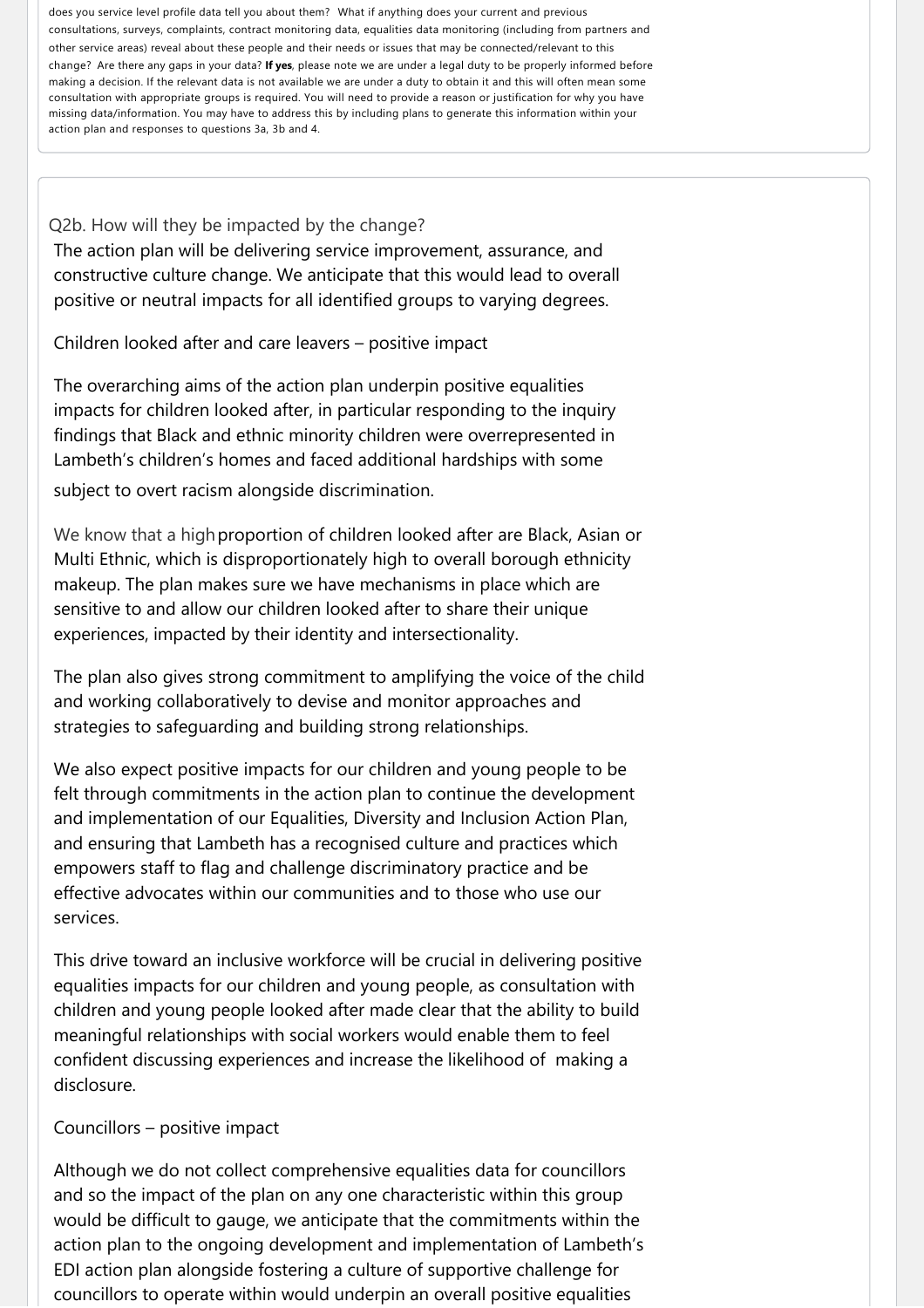impact.

All council staff – positive impact

Findings from the IICSA report were clear that racism and sexism had been issues for council staff during the periods investigated. Thusly actions within the plan which may impact council staff are primarily concerned with the ongoing development of an inclusive and collaborative working culture with transparent and supportive working practices. This is encompassed in several of the action plan themes, with specific actions including ongoing work on the organisational development strategy, and EDI action plan, with new dashboards in place to monitor progress against an honest and supportive culture.

Not all equalities characteristics are routinely and consistently disclosed by council staff, making impact in some areas difficult to assess. We anticipate however that the ongoing commitment to EDI and working culture within the action plan would lead to increased reporting in time.

Commissioned services and contractors ‐ neutral impact

Actions within the plan that involve our commissioned services and contractors centre on continuing to improve services and outcomes for our children and young people through review of current working practices and frameworks. We do not therefore anticipate there being any equalities impacts affecting this group.

Would you assess the impact as positive, adverse, neutral? Do you have any uncertainty about the impact of your proposal? Is there a likelihood that some people will more impacted than others? Can you describe the ways in which they will be affected? How might this change affect our 'general duty'

Read more

Q3a. How do you plan to promote and deliver any positive impacts of the proposal?

Our action plan programme will have a dedicated communications workstream that will promote positive impacts of the action plan to key stakeholders, wider community and the public, with strong consideration for the equality characteristics that have been identified.

Particular consideration will of course be given to communicating with our children looked after and care leavers as the primary cohort affected by the action plan. All actions affecting children looked after and care leavers are held in one workstream led by Children's Services, and we will ensure strong collaborative working between workstreams to ensure all messaging and communication is accessible and appropriate.

Key actions within the plan which support measurement and tracking of positive outcomes include the development of an integrated performance dashboard to monitor progress against organisational development objectives, alongside the commissioning of an independent peer review of organisational culture within Lambeth.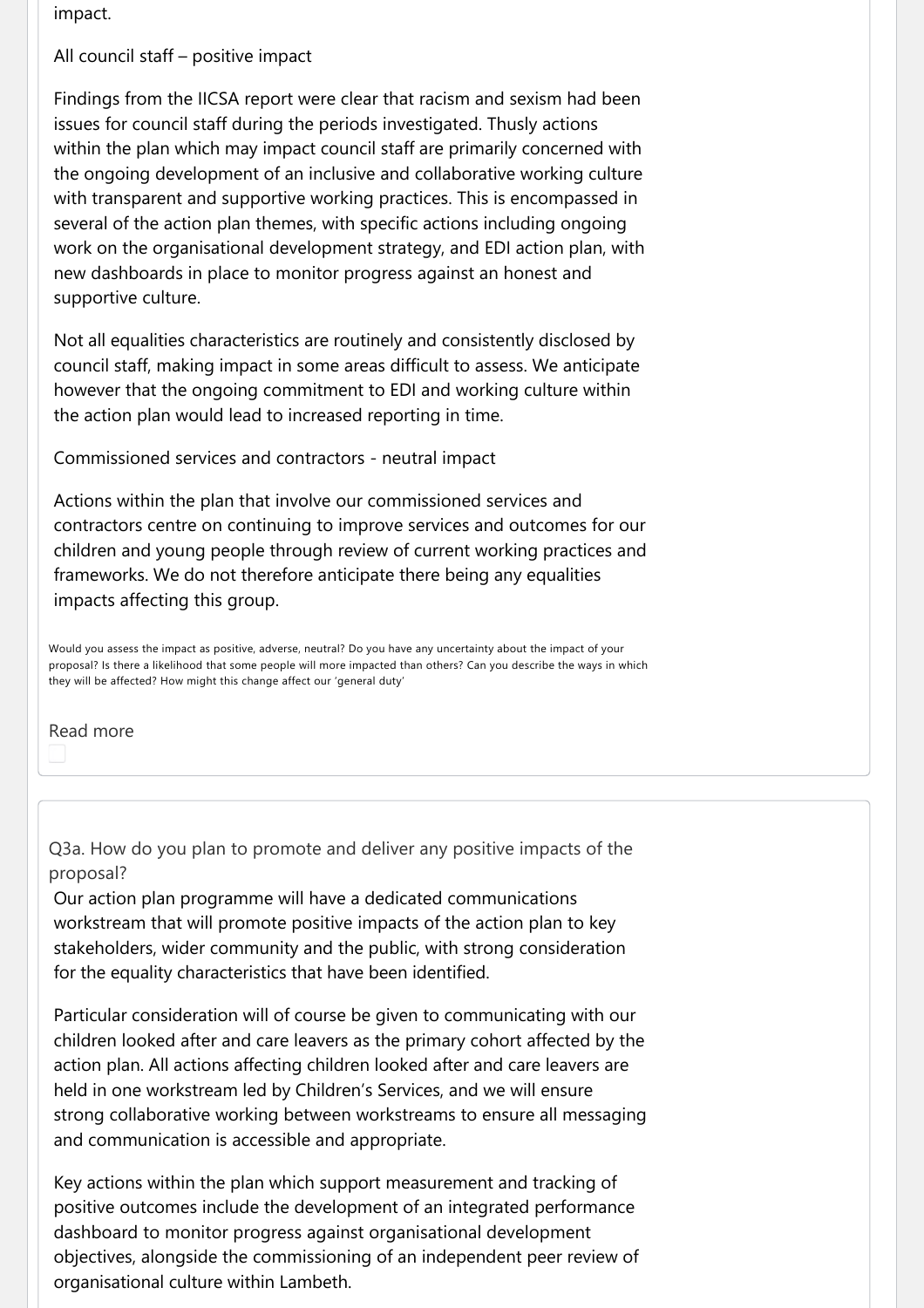How might the principles of fairness, equality of opportunity and positive relationships be further promoted as a consequence of this proposal? How do you propose to measure your positive outcomes and the benefits outlined to find out if these have been achieved?

# Read more

Is there a possibility that you will need to treat certain people differently, to enhance positive outcomes because of greater need; disadvantage; experience of less favourable outcomes, etc.? What opportunities exist to support Lambeth's statutory duty to promote equalities? How does this contribute to your departmental service plan and/or the council's corporate priorities?

Q3b How do you plan to address and mitigate any negative impacts of the proposal?

It is not anticipated there will be any negative equalities impacts as a result of the action plan.

The action plan will be delivered using programme methodology that will undertake impact analyses as needed throughout delivery of the plan, with emphasis on the themes of Voice of the Child, Organisational Culture and Social Work Practice.

The programme management will develop and sequence plans to optimise the positive impacts identified and mitigate or reduce any negative impact should it become apparent.

Dependency management will be undertaken with other related or cross council programmes and projects using the Programme Performance service. By doing this we aim to reduce any potential negative impact of this action plan on others already in progress across the business. As although we do not foresee any negative equalities impact from this action plan in its own right, we must ensure it does not impede other workflows which may be delivering positive impacts in this area.

Risk management will be implemented in accordance with Lambeth's risk management strategy.

The governance of the action plan has been set across four workstreams, each led at Strategic Director level, and with broad representation across all directorates. This will enable strong council wide oversight and early identification of any negative impacts not identified previously.

What impact has this evidence had on what you are proposing? What can you do differently that might lessen the impact on people within the timeframes i.e. development-implementation? Who can help you to develop these solutions?

Read More

What actions can you take to reduce the impacts that you have identified? Are your actions SMART?

**S**pecific, significant, stretching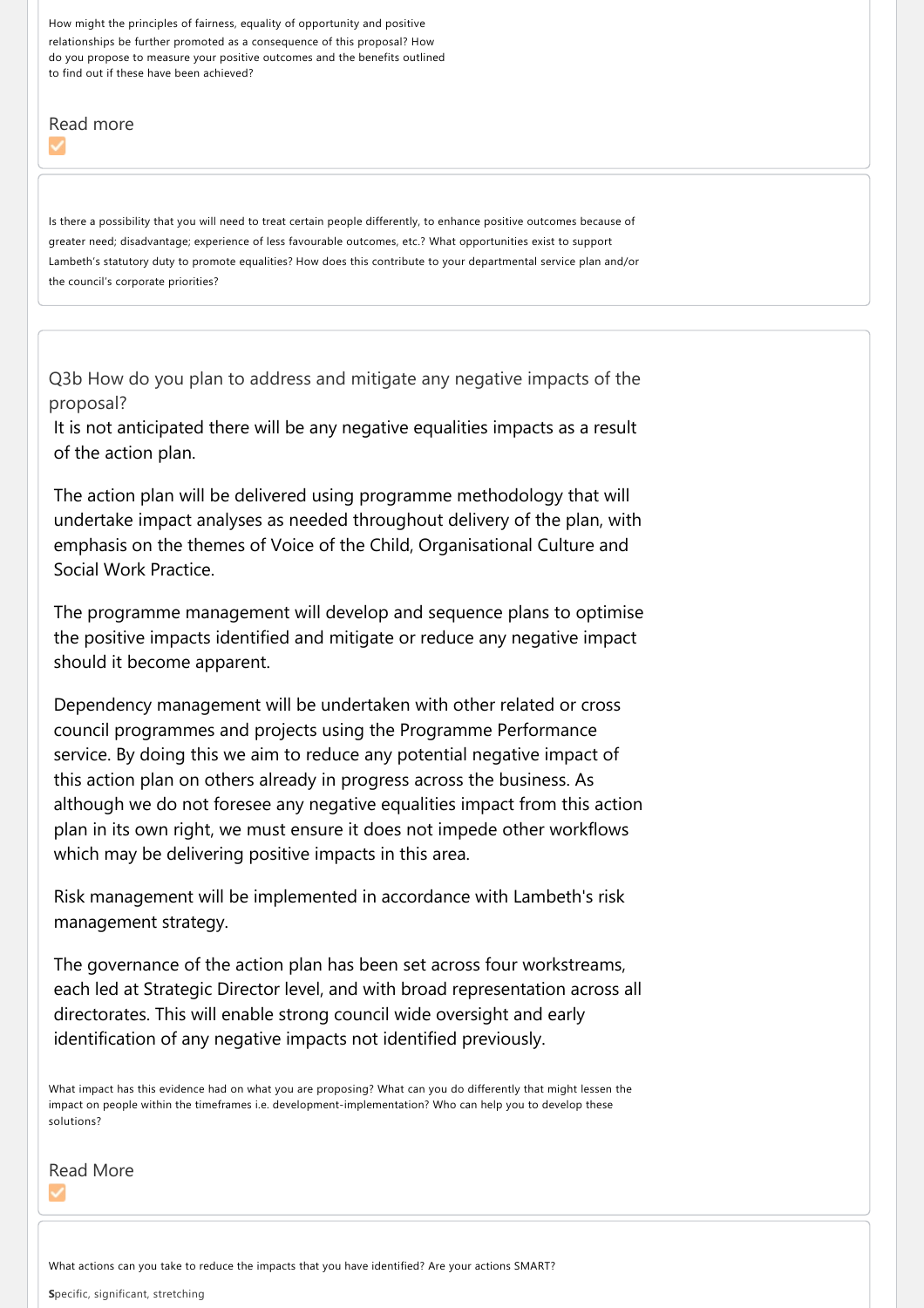**M**easurable, meaningful, motivational

**A**greed upon, attainable, achievable, acceptable, action‐oriented

**R**ealistic, relevant, reasonable, rewarding, results‐oriented

**T**ime‐based, time‐bound, timely, tangible, trackable

Who will be responsible for making sure these happen? How can you show you have taken these steps? What evidence can you provide? **Please note** developing mitigating actions is an essential part of the EIA process. These should comprehensive and clearly align with the issues identified. If there are significant **negative impacts without mitigation it is the responsibility of the decision maker/sponsor** to challenge and request officers go back to the drawing board.

Q4. How will you review/evaluate your proposal, mitigating actions and/or benefits? Who will be responsible for this?

The delivery and oversight of the action plan will have a strong multi layered governance structure, through both internal measures (with ultimate review at Cabinet) and that commissioned externally, including through the Lambeth Safeguarding Children Partnership via independent scrutiny of social care practice within discreet reviews and evaluations, as well as a commissioned LGA Peer Review on organisational culture.

Outcome metrics and measures will be developed by the programme managers alongside business leads and owners of deliverables will be assigned so that there is accountability and resilience, and to mitigate drift and non‐delivery.

The deliverables in the action plan will be quality assured by workstream leads who are all members of the executive management team, with a programme team in place to track deliverables, outputs and outcomes and provide regular monitoring and reporting. Progress of the action plan will report into the IICSA Board chaired by the Chief Executive.

We will use mature feedback mechanisms to measure benefits: surveys, social care audits, supervision, visits, peer reviews.

Who will you be accountable to for the above actions/outcome? How will those responsible know these actions have worked? What performance indicators will you use to demonstrate this? Are there any other forms of evidence you can use to support this assessment of their effectiveness?

Read more

#### **Section to be completed by Sponsor/Director/Head of Service**

#### Outcome of equality impact assessment

- No adverse impact, no change required
- $\circlearrowright$  Low adverse impact, minor adjustment required
- Significant adverse impact, further action required
- Significant impact identified unable to mitigate fully
- Unlawful in/direct discrimination, stop and